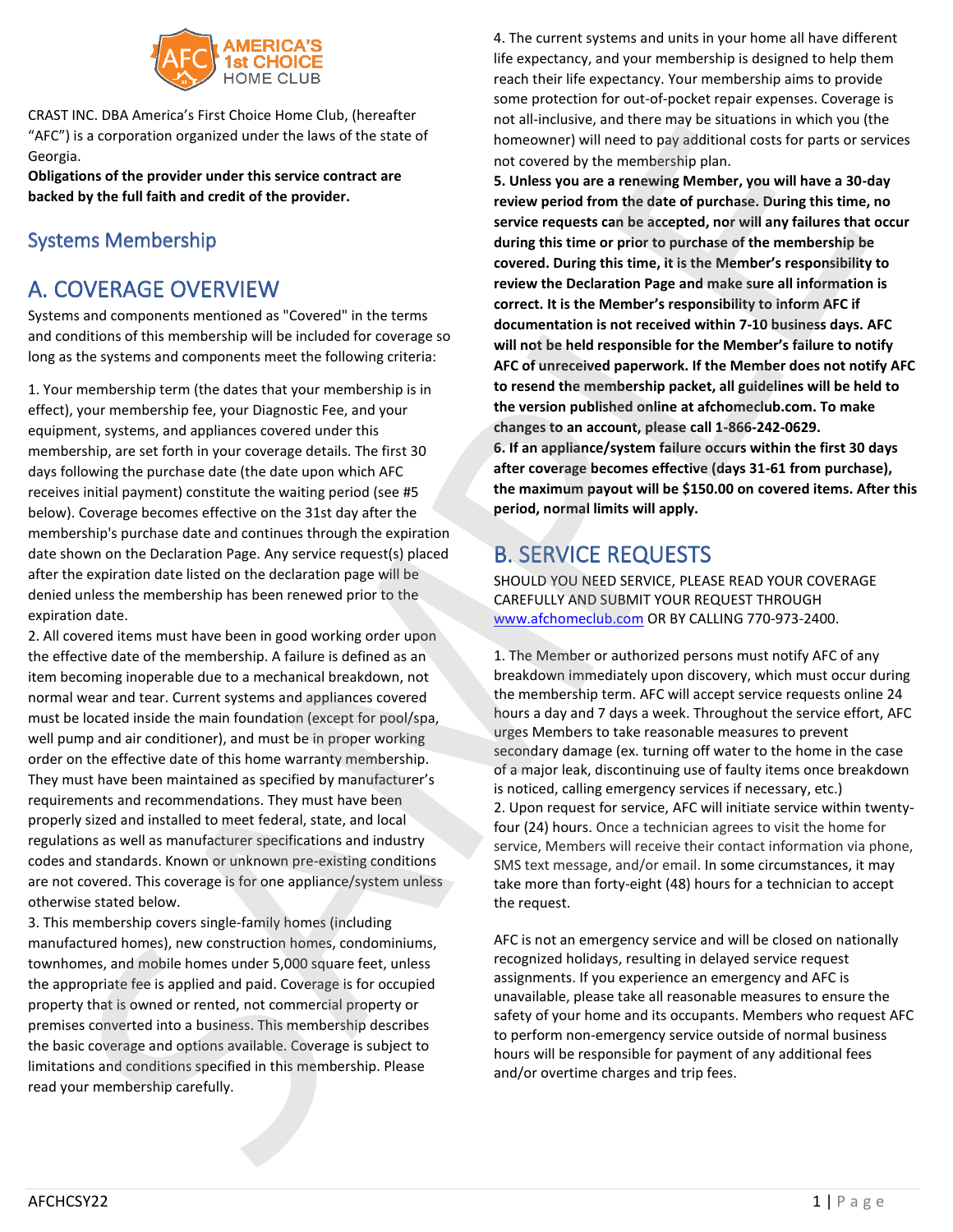2.1 The Member will be responsible for the Diagnostic Fee (sometimes called a service fee), which is listed on the membership Declaration Page. The Diagnostic Fee applies to each item inspected by an AFC-approved technician and is payable directly to AFC or the technician.

3. AFC has the sole and absolute right to select the technician to perform the service. AFC will not reimburse for services performed without prior approval and service-request-number verification. 4. AFC requires the make, model, and serial number located on the appliance/system prior to service. In some cases, this can be found

on the inspection report. If the technician is not able to locate such information or it is no longer visible, AFC will not accept a request on said appliance or system. It will not be a covered item.

4.1 Some appliance/system brands require "factory-certified technicians;" in these cases, AFC cannot be held liable for possible delays in service or diagnosis.

# C. COVERED ITEMS

## Systems

**AIR CONDITIONING AND HEATING NOTE: Coverage applies to one (1) main source of air conditioning and one (1) main source of heating. Coverage applies to up to 5 (five) ton capacity, electric units below 21 SEER, and designed for residential use. Coverage applies to ducted units only. For HVAC Systems 5 years or older, AFC will use a guide for a prorated amount based on Age. This amount will be based on units comparable to the unit in the home at the time of the service request.**

NOTE: AFC will pay up to \$150.00 aggregate for code upgrades or modifications per membership term.

## **1. AIR CONDITIONING AND HEATING SYSTEM**

**COVERED:** Thermostats, condenser fan motors, compressors, condensers, coils, capacitors, relays, contactors, pressure switch, thermistor, transformers, defrost boards, blower motors, condenser fan motors, inducer motors, heating elements, igniters, ignition module, burner assembly, thermocouple.

**NOT COVERED:** Window units, portable units, chiller systems and components, geothermal components, oil-based boiler systems, solar heating systems, fireplaces and key valves, radiant cable heat, heat lamps, humidifiers, outside or underground piping, standard or electronic filters, computerized HVAC management systems or zoned controllers, flues and vents, roof jacks or stands, condenser casings, non-ducted wall units, condensate pans, condensate line stoppages, pad or pad frames, automatic or manual dampers, refrigerant recapture and disposal, and air conditioning with improperly sized systems, hard-start kits, heat exchangers, maintenance.

NOTE: AFC will pay up to \$25.00 per pound for refrigerant, limited to 10 lbs. per occurrence and one occurrence per membership term. Members are responsible for payment of any costs more than \$25.00 per pound.

NOTE: Standard thermostat shall not exceed cost of \$80.00. Limited to one thermostat per membership term.

## **2. DUCTWORK**

**COVERED:** All standard ductwork throughout the residence, attachments to HVAC units.

**NOT COVERED:** Improperly sized ductwork/duct system, crushed ductwork.

NOTE: AFC will pay up to \$150.00 per membership term.

## **3. WATER HEATER (Gas and/or Electric)**

**COVERED:** Gas or electric water heaters up to 75 gallons, including tankless water heaters, thermostat assembly parts and components, heating elements burner assembly, gas valve, drain valve, relief valve, circulating pump.

**NOT COVERED:** Solar water heaters and associated components and plumbing, vents, flues, storage or expansion tanks, noise caused by sediment, corrosion, drip pans, multivalve manifolds, water heater pump attachment. NOTE: AFC will pay up to \$1,000.00 per membership term.

### **4. INTERIOR ELECTRICAL**

**COVERED:** Interior wiring, panel and sub-panels, circuit breakers.

**NOT COVERED:** Low-voltage wiring, DC wiring, circuit overload, inadequate wiring, aluminum wiring, faceplates, fixtures, switches, wire tracing, power outages, troubleshooting, modifications, code violations.

NOTE: AFC will pay up to \$500.00 per membership term.

### **5. PLUMBING SYSTEMS**

**COVERED:** Visible interior leaks and breaks of water supply pipes, drain, vent, and waste lines; dishwasher supply line; toilet tanks/bowls (replaced with white builder's grade as necessary); toilet wax ring seals; flush valve; refill tube; ballcock; flapper; fill valve; overflow tube; diverter angle stops; hose bibs; p traps; unobstructed access to stoppage within the confines of the home from the access point (via snaking system i.e. sewer drain snake). AFC will provide access to plumbing systems through unobstructed walls, ceilings, or floors, and will cover up to \$250.00 to return the access opening to a rough finish condition—this amount will be deducted from the plumbing limit. 2. All Cas in the total aggregate to coverage is pair and case of a symphosize is the coverage is a symphosize to the coverage is a symphosize of above coverage is a symphosize of above coverage is a symphosize of above s for extend about a perfect by electronical to<br>  $\frac{1}{2}$  access and about a perfect by electronical to the content of the content of the content of the content of the content of the content of the content of the content

**NOT COVERED:** Piping failure or stoppage which includes collapsed piping, freezing or damage from roots; foreign objects; gas leaks; slab leaks; polybutylene, quest, or galvanized plumbing and drains; flange; valves; bathtubs; shower enclosures and glass; base pans; sinks; toilet lids and seats; cracks; whirlpool jets and control panel; water softeners; pressure regulators; inadequate or excessive water pressure; leak searches; inaccessible cleanouts or cost of installing cleanouts; faucet installation; hydro jetting; camera snaking.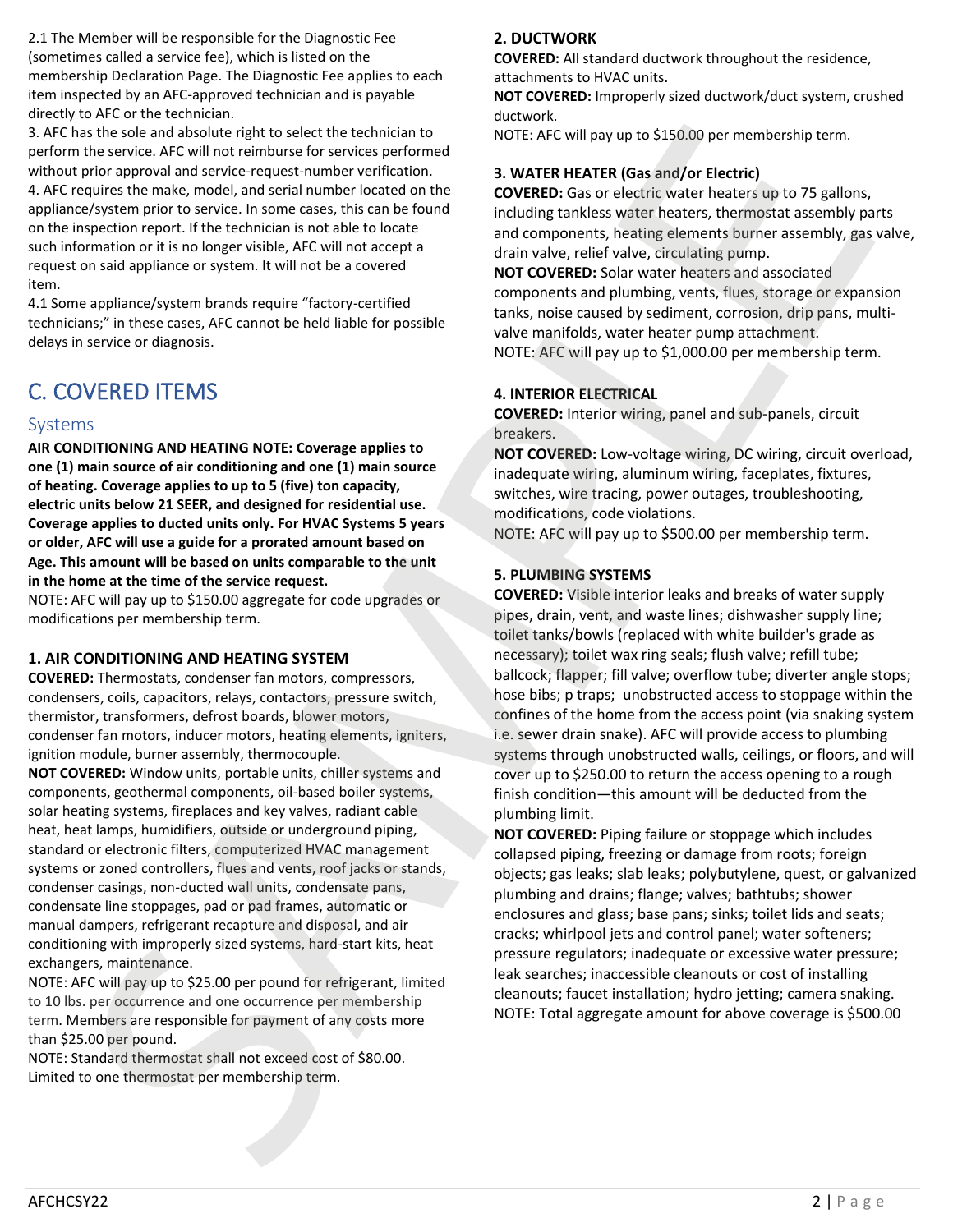# OPTIONAL COVERAGE

**Unless the Declaration Page indicates that one or more of the following optional coverage item(s) was purchased, the following components are not included for coverage under this membership.** Only one unit of each appliance/system is covered unless otherwise listed. Optional coverage may be purchased up to 30 days after the beginning of the membership without an inspection, with a new 30-day waiting period from the date at which the optional coverage item was purchased. After the 30<sup>th</sup> day, optional coverage may be purchased once an inspection is performed (at Member's expense) and the inspection results are approved by AFC. Optional coverage, regardless of date of purchase, will continue only through the membership term. For the experimental form is the control of the control of the control of the control of the control of the control of the control of the control of the control of the control of the control of the control of the control For the same and the same proposed in the same and the same proposed in the same and one of the same and the same and the same and the same and the same and the same and the same and the same and the same and the same and

## **1. IN-GROUND POOL/SPA EQUIPMENT (Saltwater/Chlorinated)**

**COVERED**: Both the in-ground pool and spa equipment are covered if they use common equipment. If they have separate pump and filtration systems, then only one is covered unless an additional fee is paid. Coverage applies to accessible working components and parts of the pumping system: main pool pump, primary heater, motor, gaskets, blower, timer, valves (limited to back flush, actuator, check, 2-way, and 3 way valves), relays and switches, pool sweep motor and booster pump, above-ground plumbing pipes and wiring that are associated with primary pump and filter.

**NOT COVERED**: Filters, saltwater filtration/osmosis, salt water components, control panels, electronic boards, lights and solar equipment, liners, maintenance, housing and related equipment, structural defects, inadequate pressure, jets, ornamental fountains, waterfalls, and their pumping systems, above-ground/portable pools or spas built into decking. NOTE: AFC will pay up to \$500.00 per membership term.

## **2. WELL PUMP (Main Source of Water to the Home)**

**COVERED**: Pump, drive coupling and cap, air volume control, flow kit control, foot valves, torque arrestor.

**NOT COVERED**: Holding or storage tanks, digging, locating pump, pump retrieval, re-drilling of wells, well casings, pressure tanks, pressure switches and gauges, check valve, relief valve, drop pipe, piping or electrical lines leading to or connecting pressure tank and main dwelling (including wiring from control box to the pump), booster pumps, well pump and components for geothermal or water source heat pumps. NOTE: AFC will cover up to \$500.00 per membership term.

## **3. SUMP PUMP**

**COVERED**: Sump pump for groundwater that is permanently installed within the foundation of the home or attached garage.

**NOT COVERED**: Grey water, sewage ejector pumps, portable pumps, backflow preventers, check valves, piping modifications for new installs.

NOTE: AFC will pay up to \$500.00 per membership term.

#### **4. CENTRAL VACUUM**

**COVERED**: All mechanical system components and parts. **NOT COVERED**: Accessories or hoses, removable attachments, clogged pipes and maintenance related breakdowns. AFC is not responsible for the cost of gaining access to or closing access from the floor or walls either to locate the cause of malfunction or to affect repair or replacement.

NOTE: AFC will pay up to \$150.00 per membership term.

### **5. STAND ALONE FREEZER**

**COVERED**: All parts and components that affect the operation of the unit.

**NOT COVERED**: Ice makers, crushers, dispensers or related equipment; internal shell; racks, shelves, or glass displays; lights; knobs, caps or dials; condensation pans; clogged drains or lines; grates; food spoilage; freon; disposal and recapture of freon; door seals or gaskets; door hinges or handles. NOTE: AFC will pay up to \$500.00 per membership term.

### **6. SECOND REFRIGERATOR**

**COVERED:** All components and parts.

**NOT COVERED**: Insulation; doors; refrigerator water lines; removable parts; ice crushers; beverage dispensers; refrigerant recapture, reclaim or disposal; ice maker unless additional fee is paid and item is listed in additional coverage on declaration page.

NOTE: AFC will pay up to \$500.00 per membership term.

### **7. DOUBLE OVEN**

**COVERED:** All components and parts, for the second portion of a double oven.

**NOT COVERED:** insulation, doors, glass, handles, removable parts that do not affect the functionality of the equipment such as racks, shelves, etc.

## **8. SEPTIC SYSTEM**

**COVERED**: Sewage ejector pump, jet pump, aerobic pump. **NOT COVERED**: Tank, line from house, leach lines, field lines, lateral lines, tile fields and leach beds, insufficient capacity, clean out, pumping, grinder pump.

NOTE: AFC will pay up to \$500.00 per membership term.

## **9. HOT WATER DISPENSER**

**COVERED**: All components and parts.

**NOT COVERED**: Rust, mold, corrosion, leaks or breaks of any kind.

NOTE: AFC will pay up to \$150.00 per membership term.

#### **10. ROOF LEAK REPAIR (Single-family homes only) COVERED**: Roof leaks.

**NOT COVERED:** Porches, patios, cracked or missing material, metal roofs, eco-roofs; camwood shakes, masonite shingles, gutters, downspouts, items penetrating the roof (such as skylights, chimneys, and vents), roof-mounted installations (such as solar panels) and leaks associated with their attachments to the roof.

NOTE: AFC will not dispatch a roofer to the property. You have the right to obtain your own roofer and submit the invoice for

NOTE: AFC will pay up to \$250.00 per membership term.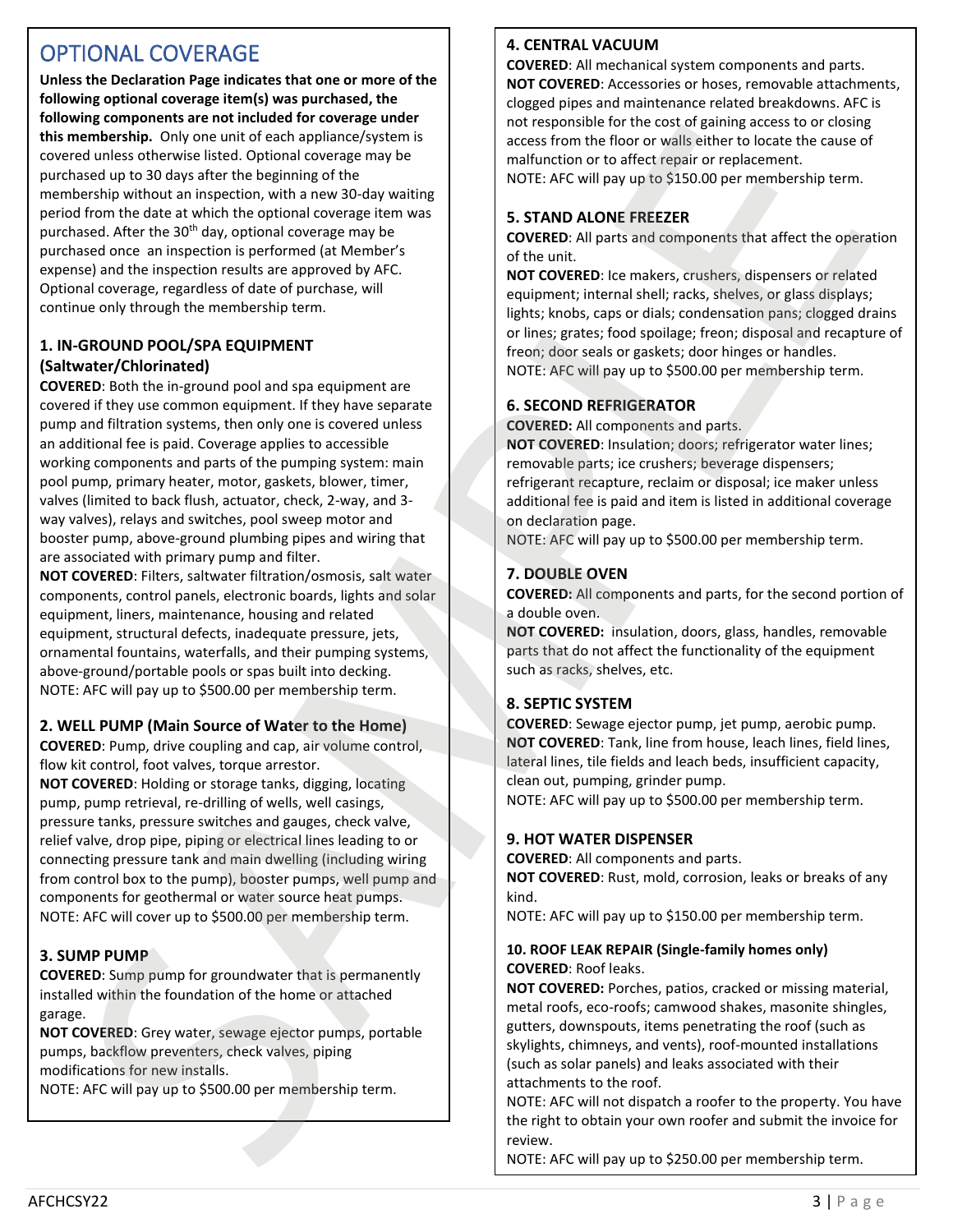# D. LIMITATIONS OF LIABILITY

- 1. The following are not covered during the membership term: (i) malfunction or improper operation due to rust or corrosion of any system or appliance, (ii) collapsed ductwork, (iii) known or unknown pre-existing conditions.
- 2. AFC does not cover secondary damage from a non-covered item. If failure of a covered part is caused by the malfunction of a non-covered item, the resulting damage will not be approved or included for coverage.
- 3. AFC is not responsible for the repair of cosmetic defects or the performance of routine maintenance.
- 4. Electronic or computerized energy management systems, lighting and appliance management systems, or solar components and equipment are not covered.
- 5. AFC is not liable for service involving hazardous or toxic materials including, but not limited to: mold, carbon monoxide, lead paint, or asbestos, nor costs or expenses associated with the recovery, recycling, reclaiming or disposal of refrigerant. AFC is not liable for any failure to obtain timely service due to conditions beyond its control, including, but not limited to, labor difficulties or delays in obtaining parts or equipment.
- 6. If the membership is financed and the service request exceeds the total amount currently paid, the Member must pay the remaining balance before repairs can proceed. If monthly payments for the membership are past due, the Member will be subject to a \$10.00 late fee. If the membership is cancelled, the Member is responsible for the total amount of claims paid by AFC, and this amount will be deducted from any refund.
- 7. AFC is not liable for repair of conditions caused by use of the self-cleaning function on any oven, chemical or sedimentary build-up, rust or corrosion, mildew, mold, misuse or abuse, failure to clean or maintain as specified by the equipment manufacturer, missing parts, structural changes, fire, freezing, electrical failure, electrical shorts or power surge, water damage, lightning, mud, earthquake, soil movement, soil settlement, settling of home, storms, accidents, pest damage, acts of God, or failure due to excessive or inadequate water pressure. freezers, and the material system of the system or all the system or all the material system or all the system or all the system or all the material system or all the system or all the system of the system of the system o when pro every proportion and the same energy and the same spectral interests and the same spectral interests and the same spectral interests and the same spectral interests and the same spectral interests and the same sp
	- 8. AFC is not liable for repairs related to costs of construction, carpentry or other incidental costs associated with alterations or modifications of appliances, components, or installation of different equipment or systems. AFC is not responsible for providing upgrades, components, parts, or equipment required due to the incompatibility of the existing equipment with the replacement system, appliance or component/part, including but not limited to efficiency as mandated by federal, state, or local governments.

## MAINTENANCE

- 1. AFC is not liable for normal or routine maintenance or failure to perform normal or routine maintenance. Before accepting a service request on a HVAC system or tankless water heater, AFC requires a prior annual maintenance record from a licensed technician (often called a "check-up") showing no suggested or required repairs. Annual is defined as occurring within 12 calendar months of the service request. In order to receive service on the HVAC or tankless water heater unit when a failure is discovered during annual maintenance, the Member must provide a previous maintenance record from within the last 12 months that shows no suggested or required repairs.
- 2. AFC is not liable for repairs caused by misuse, abuse, or failure to maintain manufacturer's specified maintenance for items such as, but not limited to: coil cleaning, filtration changes, water heater flushing, consumable component replacement, proper refrigerant levels, or lubrication. This membership does not cover cleaning of any parts or equipment.

## REAL ESTATE TRANSACTIONS

For plans purchased through a real estate transaction, coverage becomes effective on the day specified on your declaration page and continues through the elected date shown, though limitations and conditions apply:

- 1. Payment must be received within 14 days of closing. If payment is not received within that time, coverage will begin on the date payment was received.
- 2. If a home inspection was not performed on the residence prior to purchase, coverage will be 30 days after the purchase date on the declaration page.
- 3. To waive the initial 30-day waiting period, the Member must provide an inspection report to AFC. This report must reflect that the items included in the coverage were inspected and are in good working condition, with no further recommendations, inspections, or repairs by a separate technician suggested for the coverage to apply. No preexisting conditions will be accepted.
- 4. In the event a claim is filed within the first 30 days of coverage, the maximum payout will be \$150.00 on covered items. After this period, normal limits will apply.

## ACCESS AND CLOSING

- 1. AFC is not responsible for providing access to or closing access from any covered item which is concrete-encased or otherwise obstructed or inaccessible.
- 2. AFC shall not be responsible for payment of the cost to remove and replace any built-in appliances, cabinets, floor coverings, or other obstructions impeding access to walls, ceilings, and/or floors.

## DISPOSAL

1. Members may be charged an additional fee by the technician to dispose of an old appliance, system, or component, including but not limited to the following items: condensing units, evaporator coils, compressors, capacitors, refrigerators, contains dangerous or hazardous materials.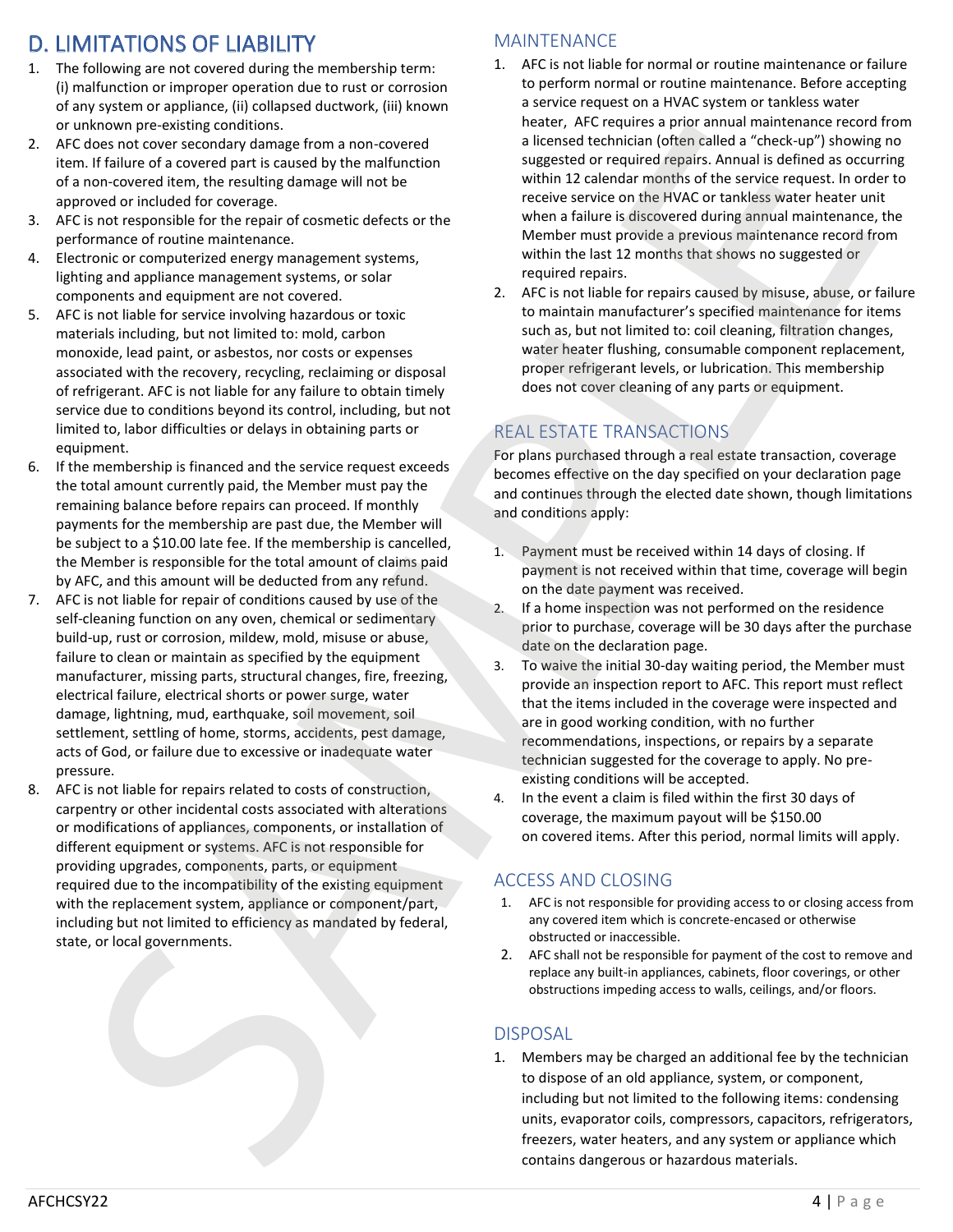## DETERMINING VALUE OF SYSTEMS OR APPLIANCES

- **1.** Appliances and systems, being mechanical, lose value as they age, and the cost of repair may exceed the value of the system or appliance. In these cases, the following guidelines will be implemented to provide a replacement allowance:
	- For appliances, water heater, HVAC systems, and optional coverage items 5 years or older, AFC will use a guide for a prorated amount based on age. Proof of purchase in the form of a receipt is required before the replacement allowance will be paid for any new HVAC system or appliance. All receipts for Reimbursement must be received before the Membership Expiration Date to be Reimbursed.
- 2. AFC has the sole right to determine whether a covered system or appliance will be repaired or replaced based on value. AFC is responsible for replacement value evaluation, which is based on equipment of similar features, capacity, and efficiency, but not based on matching dimensions, brand, or color.
- 3. AFC is not responsible for upgrades, components, parts, or equipment required due to the incompatibility of the existing equipment with the replacement system, appliance, component, or part thereof as well as new types of chemical or material utilized to run the replacement equipment including, but not limited to, differences in technology, refrigerant requirements, or efficiency as mandated by federal, state, or local governments. If parts are no longer available, AFC will offer cash payment in the amount of the average cost of both parts and labor of the covered repair. When parts are available, AFC will pay for covered parts in addition to the average labor costs for the Member's area. AFC reserves the right to locate parts at any time. For the membership term, AFC is not liable for replacement of entire systems or appliances due to obsolete, discontinued, or unavailable parts. However, AFC will provide reimbursement for the costs of those parts determined by reasonable allowance for the fair value of like parts. AFC reserves the right to rebuild a part or component or replace with a rebuilt part or component. membership is  $\alpha$  conserved by the state of access of access of access of access of access of access of access of access of access of access of access of access of access of access of access of access of access of access For exceeding the process of policies and the exceeding the exceeding of the exceeding of the process of the exceeding of the exceeding of the exceeding of the exceeding of the exceeding of the exceeding of the exceeding

## COMMERCIAL AND PROFESSIONAL GRADE

## EQUIPMENT

- 1. AFC is not liable for the repair or replacement of equipment, systems, or appliances that are commercial grade.
- 2. AFC shall pay no more than \$1000.00 in aggregate for professional series appliances or like appliances including, but not limited to brands such as Sub Zero, Viking, Wolf, Bosch, Cove, Dacor, Gaggenau, Miele, Fisher and Paykel, etc.

## AFC RIGHTS

- 1. A service technician will not be assigned when the coverage for the given item is limited to \$250.00 or less. In these instances, AFC may offer a buyout for the covered amount.
- 2. AFC reserves the right to obtain a second opinion at its own expense. Members have the right to receive a second opinion at their own expense via a licensed technician of their choosing. If the Member does not agree with the first technical assessment, the Member may submit his/her new technician's assessment in writing directly to AFC for review.
- 3. AFC reserves the right to offer a cash buyout in lieu of repair or replacement in the amount of AFC's actual cost (which at times may be less than retail) to repair or replace any covered system, component, or appliance. All items in the home begin to apply to the depreciation schedule at 5 years of age. Members have the right to request a copy of the depreciation schedule at any time during the membership term or during the 30-day waiting period. Members may also review the sample value of their equipment at

https://www.claimspages.com/tools/depreciation/

- AFC's responsibility for repairs and/or replacement will never exceed the fair market value of the unit, in total, per the depreciation schedule. If the current fair market value of the unit exceeds the maximum payout limit per the coverage listed above, AFC will not allocate more than the specified limit per item, per membership.
- If the cost of repair exceeds the current value of the unit per the depreciation schedule, AFC has the right to offer the remaining value to the member in a cash buyout option, instead of performing the repair.
- Cash in lieu must be confirmed by the Member within the membership term for funds to be released.
- 4. **Manufacturer's warranty, recall, or defects:** If a failure arises on any unit that has been recalled, is defective, or is under warranty per the manufacturer, the Member is responsible for service. A manufacturer warranty is a guarantee that the manufacturer will stand behind the unit they produced. They must represent and claim the repair/replacement. Once the manufacturer warranty expires, AFC is able to cover this unit. AFC will not be held responsible for any costs of parts or labor associated with a manufacturer warranty; all manufacturercovered repairs will go through the manufacturer's service process. In this case, the product manufacturer must be contacted for service.
- 5. AFC will not pay for repairs or replacement of any covered systems or appliances that are inoperable because of known or unknown pre-existing conditions, long-term failures, deficiencies and/or defects.
- 6. AFC is not liable for negligence or other conduct of the technician, nor is AFC an insurer of technician's performance. By entering an AFC membership, the Member agrees that AFC is not liable for consequential, incidental, indirect, secondary, or punitive damages. The member expressly waives the right to all such damages. The Member's sole remedy under this Agreement is recovery of the cost of the required repair or replacement, whichever is less. The Member further agrees that in no event will AFC's liability exceed \$3,000.00 per replacement, unless otherwise stated by AFC.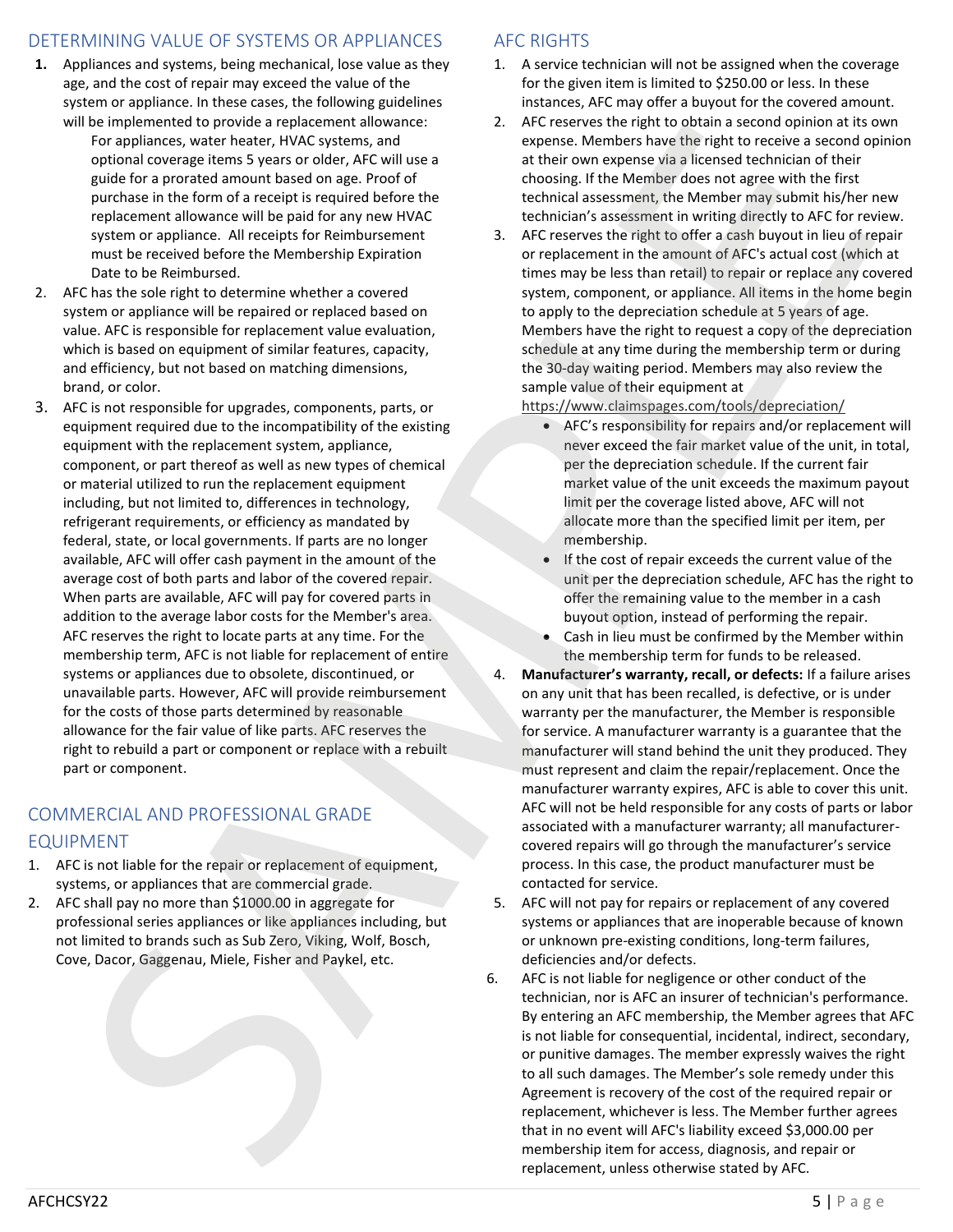- 7. If AFC approves the Member to obtain their own licensed technician, please be aware:
	- AFC will not reimburse any Member for work done by an unlicensed technician.
	- AFC will not be held responsible for any failure or secondary damage caused by a system or appliance that was repaired or replaced by an unlicensed technician.
	- The Member waives all rights to service on the appliance or system that was repaired or replaced by an unlicensed technician.
	- If a technician charges a Diagnostic Fee that is greater than the amount stipulated on the Member's Declaration page, AFC will pay up to \$40.00 of the additional expense.
- 8. AFC is not responsible for repairs related to inadequacy, lack of capacity, improper installation, mismatched systems, oversized or undersized equipment, or any modification to the system or appliance.
- 9. AFC reserves the right to send a technician at any time. Sending a technician in no way constitutes responsibility of service from AFC.
- 10. Unless otherwise stated, the aggregated total AFC will pay per membership term is \$10,000.00.

## ARBITRATION AGREEMENT

By agreeing to the Terms, you and AFC agree that all disputes, claims, or controversies between us, or between you and other users, or in any way arising out of relating to this agreement shall be resolved on an individual basis in binding arbitration, as set forth below. By agreeing to arbitrate, you and AFC are each waiving the right to go to court. By agreeing to arbitrate, you and AFC are also agreeing that arbitration will be conducted only on an individual basis, and you and AFC are each waiving the right to bring, to participate in, or to recover relief through any class, collective, coordinated, consolidated, or representative proceedings or any other kind of group, multi-plaintiff, joint, or mass action.

You expressly waive all Service Requests in excess of \$3000.00, and agree that its recovery shall not exceed these amounts. You and AFC agree that any dispute, claim or controversy between you and AFC; or (ii) between you and other users ; or (iii) arising out of or relating to this membership in any way; or (iv) involving the existence, formation, breach, termination, enforcement, interpretation, validity, or scope of this agreement to arbitrate, shall be settled by binding arbitration administered by FairClaims (www.FairClaims.com) and not by a court or jury, in accordance with FairClaims' applicable arbitration rules and procedures effective at the time a claim is made. These rules and procedures are available at www.FairClaims.com. You further agree that judgment on the award rendered by the arbitrator(s) may be entered in any court having jurisdiction thereof. You consent to electronic service of process, with service to be made to the email address we have on record for your account.

You and AFC agree that if one party refuses to comply with an arbitrator's award and the other party obtains judicial confirmation or enforcement of the arbitrator's award, then the party that refused to comply shall pay the other party the costs, attorney's fees, court fees, and any other fees incurred in obtaining such confirmation or enforcement. Notwithstanding any choice of law or other provision in this membership you and AFC agree and acknowledge that this arbitration agreement evidences a transaction involving interstate commerce and that the Federal Arbitration Act, 9 U.S.C. § 1 et seq. ("FAA"), will govern its interpretation and enforcement and proceedings pursuant thereto. You and AFC agree that the FAA and the arbitration rules of FairClaims shall preempt all state laws to the fullest extent permitted by law.

*Opt-out of Agreement to Arbitrate*. You can decline this agreement to arbitrate by mailing your request to AFC Home Club 1343 Canton Rd Bldg B Marietta, GA 30066.

## CLASS ACTION WAIVER

**By agreeing to arbitrate, you and AFC are also agreeing that arbitration will be conducted only on an individual basis, and you and AFC are each waiving the right to bring, to participate in, or to recover relief through any class, collective, coordinated, consolidated, or representative proceedings or any other kind of group, multi-plaintiff, joint, or mass action.** You acknowledge and agree that you and AFC are each waiving the right to a trial by jury or to participate as a plaintiff or class member in any purported class action or representative proceeding. Unless both you and AFC otherwise agree in writing, any arbitration will be conducted only on an individual basis and not in a class, collective, consolidated, or representative proceeding. However, you and AFC each retain the right to seek injunctive or other equitable relief in a court of competent jurisdiction to prevent the actual or threatened infringement, misappropriation or violation of a party's copyrights, trademarks, trade secrets, patents or other intellectual property rights. You agree that any and all communications and evidence related to any dispute ultimately resolved by arbitration or mediation with FairClaims arising out of or relating to this membership agreement shall be held and will remain confidential, and that you will not take any action that will harm the reputation of any of the other parties to the arbitration or mediation or AFC, or which would reasonably be expected to lead to unwanted or unfavorable publicity to and of the parties, AFC or other entities involved in or incidental to the arbitration or mediation. You understand that those parties and entities include but are not limited to the claimant, respondent, witnesses, and AFC. used at the members discretion of the members discretion of the members discretion for the members discretion for the members discretion for the members discretion for the members discretion for the members discretion fo iconstitute comparison parameters are painted to the state of the state of the state of the state of the state of the state of the state of the state of the state of the state of the state of the state of the state of the

## GOVERNING LAW

This Agreement shall be Governed by and construed in accordance with the Law of the State of Georgia, without regard to its conflicts of Law Rules.

## BUILDING AND ZONING CODE REQUIREMENTS OR VIOLATIONS

(A) AFC will not be held liable for services to meet current requirements of building or zoning codes or to correct code violations, nor will AFC assist with services when permits cannot be obtained. AFC will not pay for the cost to obtain permits. (B) AFC has a limit set forth of \$150.00 as a goodwill to assist with upgrades.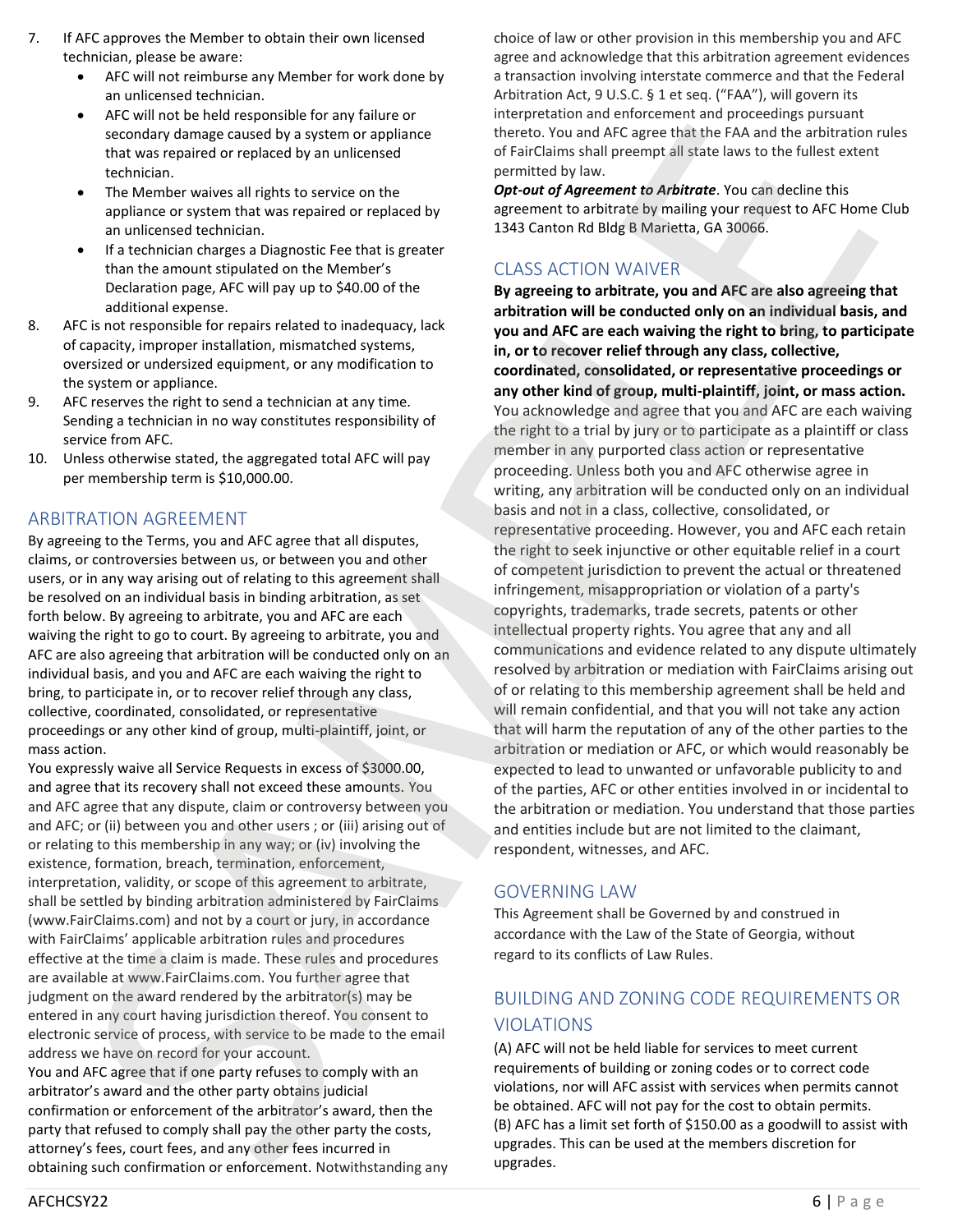## MULTIPLE UNITS AND INVESTMENT PROPERTIES

(A) If the membership is for duplex, triplex, or four-plex property, each dwelling within must be covered by an AFC membership for coverage to apply to all units included in the membership, with applicable optional coverage to apply to common systems and appliances. Otherwise, all dwellings within the property will be covered by one AFC membership, and coverage for each individual unit included in the membership will be provided only on the first unit on which AFC offers assistance.

(B) If this membership is for a unit within a multiple unit of 5 or more, then only items contained within the confines of each individual unit are covered. Common systems and appliances are excluded.

(C) Except as otherwise provided in this section, common systems and appliances are excluded.

## TRANSFER OF MEMBERSHIP & RENEWALS

(A) If the covered property is sold during the term of this membership, the Member must notify AFC of the change in ownership and submit the name of the new Owner by filling out a transfer request form to transfer coverage to the new Owner. (B) The Member may transfer this membership to a new Owner at any time. There is a \$50.00 fee to transfer membership. Once the transfer is confirmed, the new Member will be subject to the most current updated terms, which will be sent to the new Member and will reflect with their membership number. Any monetary amount used of the limits by the prior Owner will apply to the new Owner of the property. specialized a method in this procedure and the method in the species of the interest of AC, including the control of the specialized a method in the control of the specialized a method in the specialized and the specializ is other and the state of the state of the state of the state of the state of the state of the state of the state of the state of the state of the state of the state of the state of the state of the state of the state of t

(C) This membership may be renewed at the option of AFC and where permitted by state law. AFC has the sole discretion to decide whether membership will be renewed.

(D) All membership terms are renewed automatically 30 days prior to the membership expiration date unless cancelled before that period by AFC or the Member. Payment information provided initially will be used for all renewals unless the Member provides new information prior to payment date. Coverage ends in the event of non-payment. Renewed memberships do not feature a 30-day, 100% money-back-guarantee review period, nor do they feature a waiting period.

(E) If a system or appliance was subject to the Cash Buyout option during the current membership, AFC will not include coverage on the same item upon renewal. If the Member purchased a new item after the Cash Buyout was concluded, AFC will include coverage for the renewal term, i.e. 1-3 years, as long as the receipt has been submitted and confirmed.

## CANCELLATION

#### **THIS IS NOT A MEMBERSHIP OF INSURANCE.**

This membership shall be non-cancelable by AFC except for:

(1) Nonpayment of membership fees; Failure to make payment of initial or monthly payment;

If the membership is cancelled for non-payment, no refund is due. (2) Nonpayment of Diagnostic Fee, as stated in Section III; (3) If the Member threatens; threatens to harm; uses threatening language; makes an AFC agent fear for their safety or wellbeing; harms an AFC agent (not limited to salespersons, service representatives, or technicians); or uses discriminatory language based on race, sex, religion, creed, or sexual orientation. The

Member will be notified of this termination in writing/email within 7-14 calendar days or the action. Any services paid shall be deducted from any refund due.

(4) Fraud or misrepresentation of facts material by the Member to the Issuance of this membership;

(5) Mutual agreement of AFC and the Member. New Members may cancel within the first 30 days of the purchase date for a refund of the paid membership. If canceled after 30 days, the Member shall be entitled to a pro rata refund of the paid membership from the date the Cancellation is received in writing, less any service request(s) paid by AFC and time used in the membership.

No membership shall be reinstated once a signed cancellation requested is received by AFC. Prorated refunds are assessed by the number of days that have elapsed since the purchase date of the membership. All refunds will be returned to the original payment method used. After the initial 30-day waiting period, a \$75.00 Cancellation Fee applies.

(6) AFC reserves the right, in its sole discretion, to refund the full membership cost in full, including the fee paid for any purchased optional or enhanced coverages, in full and complete satisfaction of any rights or claims of the Member, which shall operate as a full release of AFC against any and all claims and damages of the Member.

(7) Regarding month-to-month memberships, enrollment fees are non-refundable after the 30-day review period. If cancelled, no refund is due.

(8) If The Member cancels the membership, any open service request(s) will be terminated immediately upon receipt of the Cancellation Letter.

### **To cancel your membership, please send a signed letter addressed to:**

AFC Home Club Cancellation Department 1343 Canton Road, Suite A Marietta, GA 30066

## MISCELLANEOUS STATE PROVISIONS

#### **Georgia Residents**

THIS IS NOT A CONTRACT OF INSURANCE; however, the performance of this Contract is guaranteed by a Surety Bond written by Great American Insurance Company. If sixty (60) days have passed since a Service Request has been filed for which AFC has not paid or refunded the consideration paid for the Contract, the Contract holder is entitled to make a direct claim against Great American Insurance Company at 301 E 4th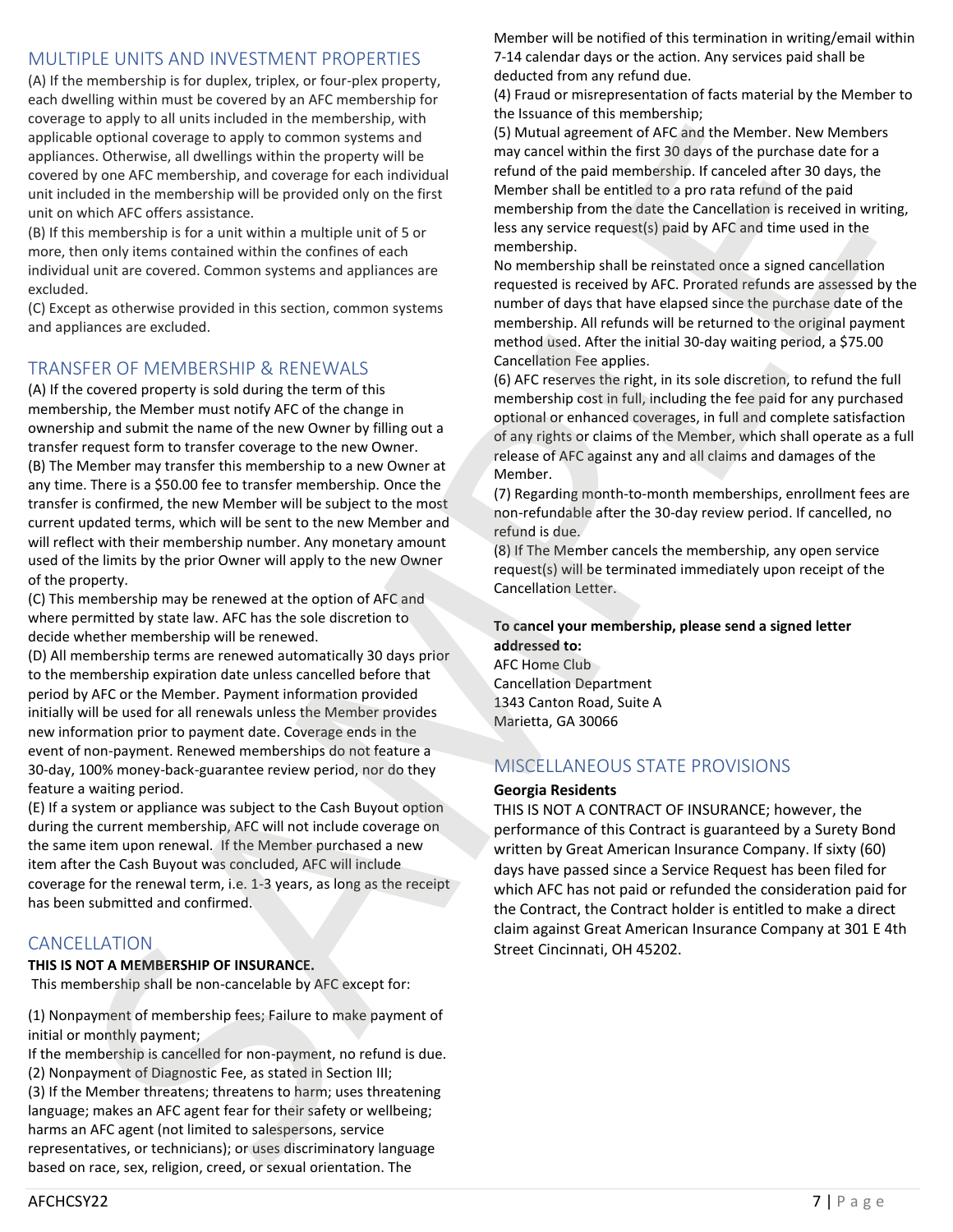### **Kentucky Residents**

THIS IS NOT A CONTRACT OF INSURANCE; however, the performance of this Contract is guaranteed by a Performance Bond written by Great American Insurance Company. If sixty (60) days have passed since a Service Request has been filed for which AFC has not paid or refunded the consideration paid for the Contract, the Contract holder is entitled to make a direct claim against Great American Insurance Company at 301 E 4th Street Cincinnati, OH 45202.

#### **Alabama Residents**

*Governing Law* - Service contracts purchased in the state of Alabama shall be held in the county in which the contract holder lives and shall be governed by the laws of Alabama.

*Cancellation* - Mutual Cancellation: Mutual Agreement between you and AFC. New Members may cancel within the first 30 days of the order date for a refund of the paid membership. If canceled after the 30-day waiting period, the Member shall be entitled to a pro rata refund of the paid membership from the date the Cancellation is received in writing, less any service request(s) paid by AFC and time used in the membership.

No membership shall be reinstated once a signed cancellation requested is received by AFC. Prorated refunds are assessed by the number of days that have elapsed since the purchase date of the membership. All refunds will be returned to the original payment method used. After the initial 30-day waiting period, a \$25.00 Cancellation Fee applies.

#### **South Carolina Residents**

*Cancellation* - If AFC does not provide a refund within 45 days of cancellation, a 10% penalty per month shall be added to the refund.

#### **Texas Residents**

This contract is issued pursuant to a License granted by the Texas Real Estate Commission, and complaints in connection with this contact may be directed to the Commission at P.O. Box 12188, Austin, Texas 78711, 512-936-3049. The purchase of a Residential Service contract is optional and similar coverage may be purchased through other Residential Service Companies or Insurance Companies authorized to transact business in Texas.

**NOTICE: YOU, THE BUYER, HAVE OTHER RIGHTS AND REMEDIES UNDER THE TEXAS DECEPTIVE TRADE PRACTICES-CONSUMER PROTECTION ACT WHICH ARE IN ADDITION TO ANY REMEDY WHICH MAY BE AVAILABLE UNDER THIS CONTRACT. FORE MORE INFORMATION CONCERNING YOUR RIGHTS, CONTACT THE CONSUMER PROTECTION DIVISION OF THE ATTORNEY GENERAL'S OFFICE, YOUR LOCAL DISTRICT OR COUNTY ATTORNEY OR THE ATTORNEY OF YOUR CHOICE.**

### **NOTICE: THIS COMPANY PAYS PERSONS NOT EMPLOYED BY THE COMPANY FOR THE SALE, ADVERTISING, INSPECTION, OR PROCESSING OF A RESIDENTIAL SERVICE CONTRACT UNDER TEXAS OCCUPATIONS CODE §539.62(b)**

\_\_\_\_\_\_\_\_\_\_\_\_\_\_\_\_\_\_\_\_\_\_\_\_\_\_\_\_\_\_\_\_\_\_\_\_\_\_\_\_\_\_\_\_\_\_\_\_

Member Signature

#### **NEVADA Residents**

*Cancellations* – Are administered in accordance with NAC 690c.120. AFC may not cancel this Service Contract after it has been in effect for seventy (70) days except for any of the following: (a) You fail to pay an amount when due; (b) You have been convicted of a crime which results in an increase in the service required under the Service Contract; (c) There is discovery of fraud or material misrepresentation by You in obtaining the Service Contract, or in presenting a claim for service thereunder; (d) Discovery of an act of omission by You or a violation of any condition of the Service contract by You; (e) There is a material change in the nature or extent of the required service or repair which occurs after the effective date of the Service Contract and which causes the required service or repair to be substantially and materially increased beyond that contemplated at the time that the Service Contract was issued or sold. when After the the internal internal internal internal internal internal internal internal internal internal internal internal internal internal internal internal internal internal internal internal internal internal inte FC has researched the strengthening from the strengthening in the strengthening of the strengthening of the strengthening of the strengthening of the strengthening of the strengthening of the strengthening and the strength

If AFC cancels this Contract, the cancellation does not become effective until at least fifteen (15) days after the notice of cancellation is mailed to You last known address. No Cancellation fee will be charged to You if this Contract is cancelled by AFC, and AFC will refund an amount equal to the unearned pro-rata purchase price paid for this Service Contract. If You have Financed this Service Contract and there is a balance owed the refund sent to your lender will not exceed Your outstanding balance owed.

AFC will refund the purchase price of the Contract within forty-five (45) days after the contract has been returned to AFC by You. A ten percent (10%) penalty will be added to Your refund for each thirty (30) day period that the refund remains unpaid. If You have financed this Service Contract and there is a balance owed the refund sent to Your lender will not exceed Your outstanding balance owed.

For mutual Agreement of AFC and Your cancellation. New Members may cancel within the first 30 days of the order date for a refund of the paid membership. If canceled after the initial 30 day waiting period, the Member shall be entitled to a pro rata refund of the paid membership from the date the Cancellation is received in writing, less any service request(s) paid by AFC and time used in the membership.

No membership shall be reinstated once a signed cancellation requested is received by AFC. Prorated refunds are assessed by the number of days that have elapsed since the purchase date of the membership. All refunds will be returned to the original payment Cancellation Fee applies.